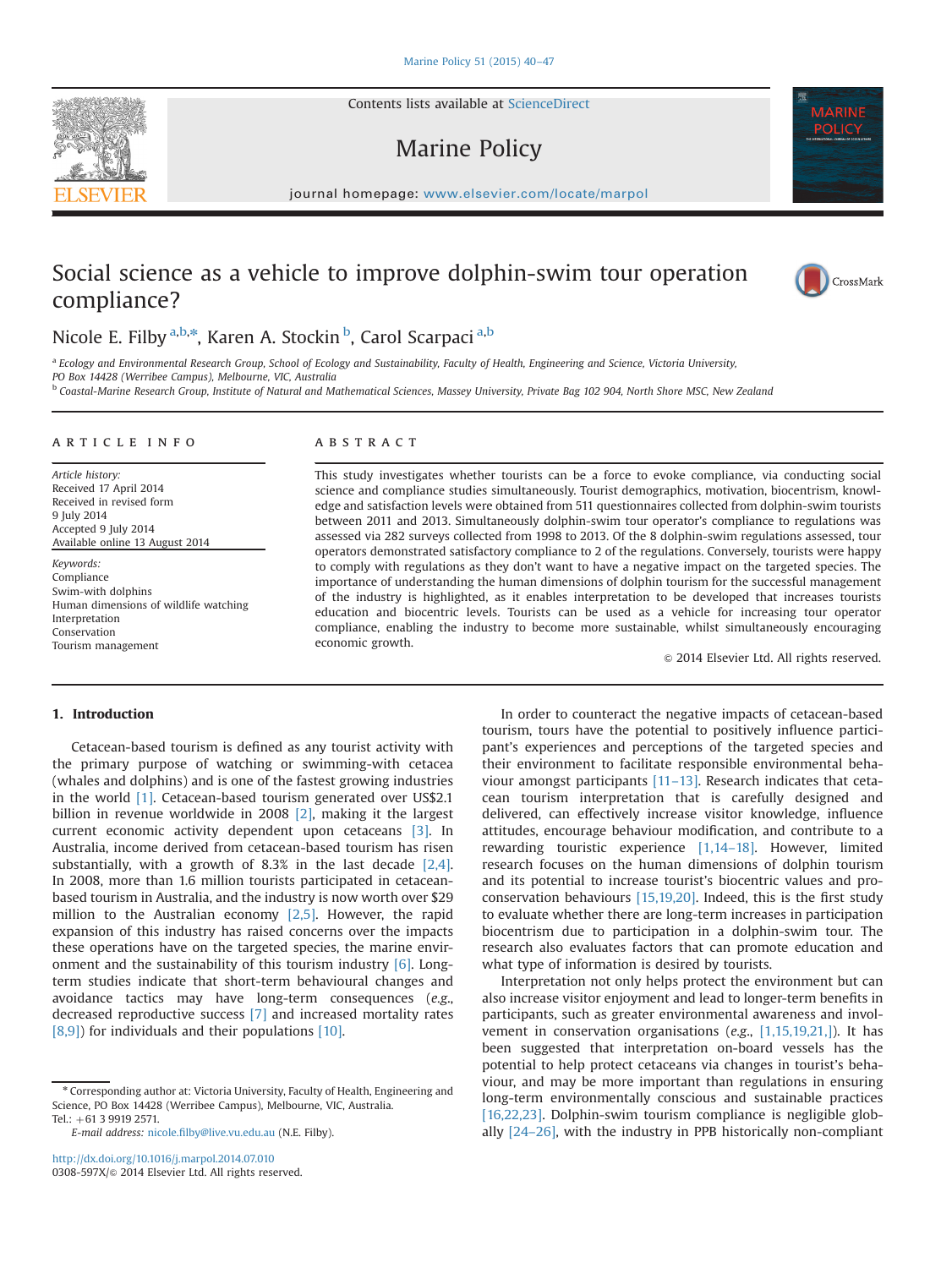due to failed management [\[27,28\].](#page-7-0) Non-compliance is driven by the pressure faced by tour operators to satisfy customers and meet expectations [\[24\]](#page-7-0) and facilitated via a lack of enforcement [\[28\].](#page-7-0) In the absence of government enforcement, the question remains: how can tour operators be encouraged to comply to regulations so that the industry remains sustainable? If tour operators are informed about what their patrons want, and this is aligned with sustainable practice, then there is the potential for tourists to be used as a force to drive tour operator compliance. Irrespective that the dolphin-swim industry can be governed by regulations, levels of compliance can be low. Therefore, alternative strategies are required to improve compliance and mitigate impacts that dolphin-swim industries may pose to target species. In other sectors, social science questionnaires have determined that individuals are willing to pay more for environmentally friendly products, and that good eco-performance generates competitive advantages, such as increased word of mouth intention [29–[31\].](#page-7-0)

This manuscript explores whether tourists themselves can evoke compliance, via conducting social science and compliance studies simultaneously. The objectives of this paper were to investigate whether social sciences (specifically customer questionnaires) can provide the opportunity to encourage tour operator compliance. Specifically, this study aimed to evaluate dolphinswim participant's demographics, motivation, biocentrism, knowledge and satisfaction levels before, after and 6 months post a dolphin-swim tour. Finally, this study aimed to compare compliance across two time frames to determine whether stricter and simpler amendments in the regulatory requirements motivated tour operations to improve compliance levels.

## 2. Methods

## 2.1. Study site

Port Phillip Bay (hereafter PPB) is home to approximately 120 individual dolphins, recently identified as a genetically and morphologically isolated sub-species of bottlenose dolphin; the Burrunan dolphin (Tursiops australis) [\[32\].](#page-7-0) To interact with Burrunan dolphins, tourists on-board dolphin-swim tour vessels engage in a 3.5 h tour of the southern end of PPB (38 $^{\circ}$ 05 $^{\prime}$ S, 144 $^{\circ}$ 50 $^{\prime}$ E), on the south-eastern coast of Victoria, Australia.

#### 2.2. Questionnaire design

Questionnaires were designed around six core components: factors that motivate tourists to participate in a dolphin-swim tour; participant's biocentric values; participant's level of conservation activity; participant's perceived knowledge about dolphins, participant's interest levels on topics about dolphins and their environment; and participant's satisfaction with the dolphin-swim tour. Questionnaires were voluntary and only distributed to participants over the age of 18. The experimental design employed a number of scaled items (previously tested in other marine wildlife encounter programs, e.g., [\[5,16,33](#page-7-0)–35]). Closed-response questions were rated using 5-point Likert-type scales, which enabled participants to respond to a range of variables related to their experience, biocentric values, and their knowledge about dolphins and their environment. A 75% questionnaire completion rate was required to be included within the study.

Questionnaires were distributed to dolphin-swim tourists: pre dolphin-swim (hereafter PRE) (completed one week or less prior to dolphin-swim tour); post dolphin-swim (henceforth POST) (completed within a day of participation); and 6 months post dolphin-swim (hereafter 6 MP) (completed 6 months or more after the dolphin-swim tour). Questionnaires were accessible online, through the survey monkey website. PRE- and POST questionnaires were distributed to dolphin-swim tourists via a link embedded into an email from the dolphin-swim companies. 6 MP questionnaires were distributed by the primary researcher (NF) via email to tourists who had participated in either of the first two questionnaires. NF was on-board dolphin-swim tours to encourage participation and answer any questions.

### 2.3. Compliance data collection

Observations of tour operator compliance to regulations were conducted on-board dolphin-swim tour vessels in PPB across two time frames (period 1: 2007–2008; and period 2: 2011–2013). Data was recorded for distance between tour vessels, repositioning of tour vessels during a dolphin-swim, interactions with dolphin groups within Ticonderoga Bay Sanctuary Zone (TBSZ), and number of swimmers, using 1 min scan samples [\[36\]](#page-7-0). TBSZ is a small (approx.  $2000 \text{ m}^2$ ) sanctuary zone inside PPB [\[37\],](#page-7-0) extending  $250 \text{ m}$  offshore from Point Nepean (38°17′56.9″S, 144°38′54.8″E; 38°18′5″S, 144°38′54.8″E) to Police Point (38°18′46.8″S, 144°42′ 19.6"E; 38°18'56.6"S, 144°42'19.6"E) [\[38\].](#page-7-0) Continuous observations were used to record approach type [\(Table 2](#page-2-0)), number of approaches and whether education was provided. An encounter was defined as the period during which a dolphin-swim vessel was engaged in interaction with a dolphin group (within 300 m), as described in Scarpaci et al. [\[27\]](#page-7-0). Distance was determined using a Yardage Pro 500 range finder. As stated in the Wildlife (Marine Mammal) Regulations [\[38\]](#page-7-0), a calf was defined as any individual that was less than half the length of an adult female. Tour operator compliance to the Wildlife (Maine Mammal) Regulations [\[38\]](#page-7-0) was assessed for the conditions listed in [Table 1,](#page-2-0) with compliance deemed satisfactory if 80% or higher [\[25,27,28\]](#page-7-0).

### 2.4. Statistical analyses

Participant's biocentrism, satisfaction, interest and motivation were based on an indicator value, calculated as the mean response to statements on the Likert-type questions. Scores of 1–2.9 were considered non-biocentric, 3–3.9 represented a neutral attitude, and scores of 4–5 were deemed biocentric [\[11\]](#page-7-0). Scores from PRE, POST and 6 MP questionnaires were compared using Mann Whitney U tests to determine if biocentrism, satisfaction, interest and motivation varied between time frames [\[39\]](#page-7-0). Results were considered significant at  $p \leq 0.05$ .

A modified four-item New Environmental Paradigm (NEP) scale was utilised, as designed by Luzar et al. [\[40\].](#page-7-0) The NEP was used to assess participant's biocentric values regarding conservation of the marine environment, and participant's biocentric values in terms of motivation and intent to become involved in marine conservation. Each answer received a value from 1 to 5, and participants with scores of 3–3.9 were deemed to have neutral biocentric values, scores of less than 2.9 represented negative biocentric values, and scores of 4–5 represented positive biocentric values.

## 3. Results

Questionnaires were conducted from February 2011–October 2013. The response rate was 5.7% ( $n=511$ ), accounting for 40.1%  $(n=205)$ , 41.1%  $(n=210)$  and 18.8%  $(n=96)$  for PRE, POST and 6 MP, respectively. Participants were most likely to complete POST and 6 MP questionnaires (11.7%,  $n=49$ ) followed by PRE and 6 MP questionnaires (7.6%,  $n=32$ ) and PRE and POST questionnaires (2.6%,  $n=11$ ). Less than 1% (0.7%,  $n=3$ ) of participants completed all 3 questionnaires.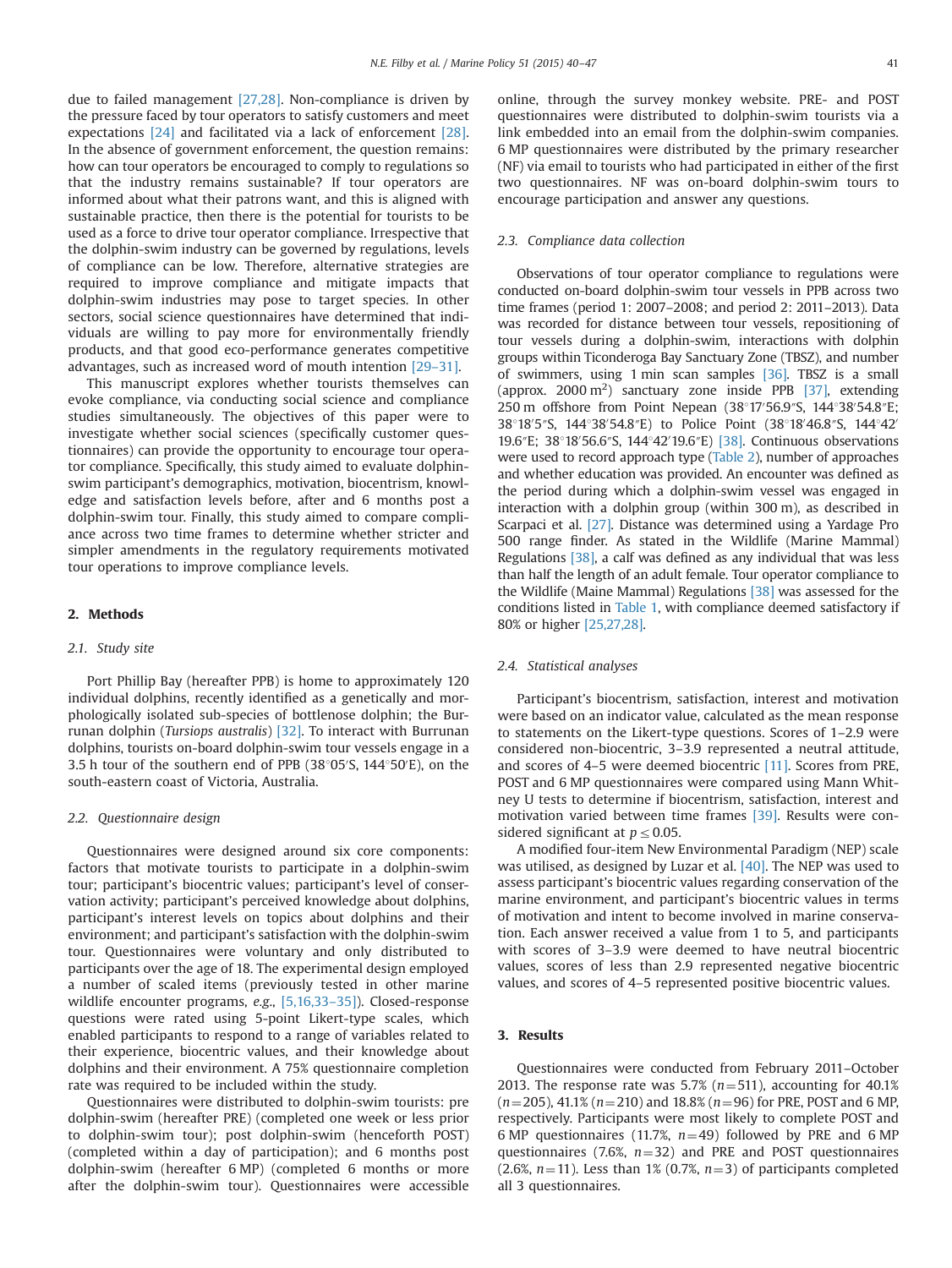## <span id="page-2-0"></span>Table 1

Definitions of conditions stipulated in the wildlife (marine mammal) regulations [\[38\]](#page-7-0) that were assessed.

| <b>Condition</b>                                                                                                                                           |                    | Regulations How compliance was assessed                                                                                                                                                                                        |
|------------------------------------------------------------------------------------------------------------------------------------------------------------|--------------------|--------------------------------------------------------------------------------------------------------------------------------------------------------------------------------------------------------------------------------|
| <b>1. Do not approach a dolphin head-on, or cut in front of a dolphin's</b> Part 3, 9(1a,<br>path                                                          | b, c)              | When a tour vessel was within 100 m of a dolphin group and moved in a steady<br>direction towards the group it was deemed an approach. Three approach types<br>were observed (Table 2)                                         |
| 2. Tour vessel must not approach a dolphin group closer than<br>100 m more than 5 times each tour                                                          |                    | Part 5, 17(5) Number of approaches tour vessels undertook per trip recorded                                                                                                                                                    |
| 3. Must ensure that a tour vessel does not approach within 300 m Part 3, $9(4)$<br>of another tour vessel when they are within 100 m of a dolphin<br>group |                    | Distance between tour vessels assessed when vessels were within 100 m of a<br>dolphin group and another tour vessel was within 300 m                                                                                           |
| 4. Must not swim with a calf                                                                                                                               | Part 5, 17<br>(15) | Observer considered crew had opportunity to observe presence of a calf prior to a<br>swim <i>(i.e., calf was clearly visible to observers unaided eye, or staff indicated to</i><br>customers that a calf was present)         |
| 5. Tour operators must not approach a dolphin within 200 m whilst Part 5, 16<br>in TBSZ                                                                    | (12)               | Distance between tour vessels and dolphins recorded when tour vessels within<br>TBSZ.                                                                                                                                          |
| 6. Must not reposition a tour vessel during a dolphin-swim                                                                                                 | Part 5, 17<br>(11) | Recorded any manoeuvring of tour vessel during a dolphin-swim that was not<br>motivated by safety concerns                                                                                                                     |
| 7. Must ensure that no more than 10 people participate in a<br>dolphin-swim                                                                                | Part 5, 17<br>(14) | Number of swimmers (within 300 m of dolphins) recorded every minute until<br>conclusion of dolphin-swim                                                                                                                        |
| 8. Tour operators must provide information on the biology and<br>conservation status of and threats facing dolphins                                        | Part 5, 16(2)      | Recorded whether staff provided information on dolphins during tour. If staff<br>provided information on species name, home range and threats facing the<br>dolphins in PPB they were deemed to be compliant to this condition |

#### Table 2

Definitions of approach types used by tour operators in PPB, Victoria (modified from Scarpaci et al. [\[27\]](#page-7-0)).

| Approach type     | <b>Definition</b>                                                                                          | Legality |
|-------------------|------------------------------------------------------------------------------------------------------------|----------|
| Parallel approach | Tour vessel positioned to either side of a group of dolphins                                               | Legal    |
| Direct approach   | Tour vessel positioned directly into the middle of a group of dolphins                                     | Illegal  |
| J approach-       | Tour vessel initially travelled parallel to a dolphin group, but then moved directly in front of the group | Illegal  |



Fig. 1. Participant's views on dolphin-swimming (agree and strongly agree).

#### 3.1. Demographics

Respondents were primarily from Victoria, Australia (85.0%,  $n=182$ ), followed by international travellers (8.9%,  $n=19$ ) and travellers from other states of Australia (6.1%;  $n=13$ ). The international composition of travellers varied (Europe =  $3.4\%$ ; UK =  $2.8\%$ ; USA/ Canada  $=$  1.9% and Asia $=$  0.9%). Majority of respondents were female (69.3%,  $n=142$ ), while males accounted for 30.7% ( $n=63$ ). Age of respondents ranged from 18 to 71 years old (mean=39,  $SE = 0.893$ ). Respondents were generally well educated with  $75.7\%$  ( $n=155$ ) of participants post-secondary qualified and of these,  $62.5\%$  ( $n=128$ ) qualified to tertiary standards. The intent of participants was to swim with free-ranging dolphins (94.7%,  $n=195$ ). Respondents independently organised and travelled to the dolphin-swim tour site. The majority (73.2%,  $n=150$ ) of respondents had not previously fed, swam with or interacted with dolphins in other locations. For the majority of patrons, this was their first encounter with dolphins in PPB (89.8%;  $n=184$ ). Almost all participants felt that swimming with dolphins was beneficial for them and posed no impact on the dolphins (Fig. 1). The potential impact of swimming with, and observing dolphins from boats, was further disregarded by participants across time, although this was not significant,  $H(2) = 3.106$ ,  $p = 0.212$  and  $H(2) = 0.053$ ,  $p=0.974$ , respectively.

The majority of participants did not frequently engage in environmental activities, with almost half (49.7%,  $n=94$ ) of participants having never participated in conservation activities and 43.9% ( $n=83$ ) having never made a monetary donation to an environmental cause. Most participants had visited an aquarium or zoo at least once (41.7%,  $n=79$  and 45.0%,  $n=85$ , respectively), and approximately 80% of participants had watched a marine documentary on dolphins.

## 3.2. Visitor motivation factors

Prior to the dolphin-swim trip, factors that motivated tourists to select a tour boat company were: activities offered (75.6%,  $n=155$ ); environmental beliefs and company awards (61.5%,  $n=126$ ); and cost (60.5%,  $n=124$ ). Participants were not motivated to select a tour boat company based on: dolphin sighting guarantee (26.3%,  $n=54$ ); size of boat (24.4%,  $n=50$ ); or number of people (44.9%,  $n=92$ ). There was a significant difference (t(4)= 4.168,  $p=0.014$ ) between factors that participants ranked as important and those not considered as important.

Irrespective of the time frame, factors important to participants do not change (i.e., POST and 6 MP tour the most important factors when participating in a dolphin-swim were still: seeing dolphins in their natural environment; knowledgeable staff; and opportunities to see dolphins) [\(Table 3](#page-3-0)). Tourists were motivated to partake in a dolphinswim tour more for the dolphin experience (94.7%) than for the overall environment experience (78.3%). Getting close to dolphins was not of high importance when participating in a dolphin-swim, and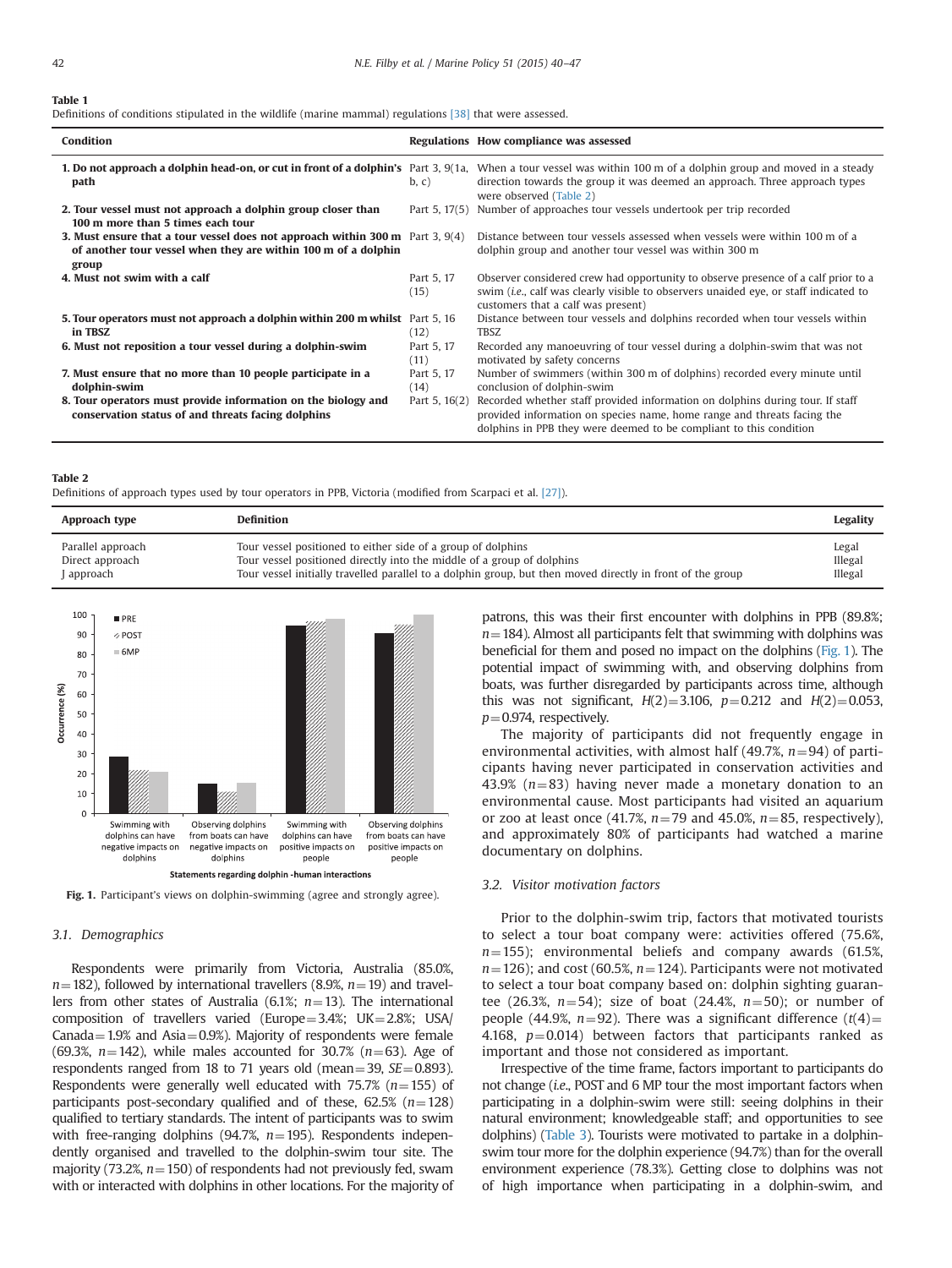<span id="page-3-0"></span>Table 3

Factors of very-high importance to participants when participating in a dolphin-swim (PRE, POST and 6 MP).

|                                              | Category           | <b>PRE</b> (%) | POST (%) | 6 MP (%) |
|----------------------------------------------|--------------------|----------------|----------|----------|
| Large numbers of dolphins to see             | Dolphin experience | 45.5           | 30.9     | 20.0     |
| Getting close to dolphins                    | Dolphin experience | 68.2           | 63.3     | 44.2     |
| Opportunity to see dolphins                  | Dolphin experience | 92.6           | 87.7     | 89.5     |
| Seeing dolphins in their natural environment | Dolphin experience | 94.7           | 93.3     | 92.7     |
| Interesting information about dolphins       | Knowledge          | 80.4           | 75.2     | 87.3     |
| Knowledgeable staff                          | Knowledge          | 94.2           | 89.5     | 94.7     |

significantly declined in importance by a third from PRE (mean  $=$  3.92,  $SD = 0.887$ ) to 6 MP (mean=3.49,  $SD = 0.886$ ,  $U = 6602$ ,  $p = 0.000$ ). Observing large numbers of dolphins was also not an important factor to participants when deciding to participate in a dolphin-swim tour, with the level of importance decreasing significantly by a half from PRE (mean=3.45,  $SD = 1.054$ ) to 6 MP (mean=3.00,  $SD = 0.863$ ,  $U=6735$ ,  $p=0.000$ ).

## 3.3. Visitor biocentric attitudes and values towards dolphins and their environments

The modified NEP scale (Table 4) includes declarations about conservation, and is modelled to reveal negative and positive values amongst participants regarding conservation of the marine environment, assisting with marine conservation programs, conservation of dolphins and marine wildlife. Results revealed that participant's biocentric values concerning marine conservation were positive and relatively high, and that this increased significantly over time from PRE (mean=4.59,  $SD=0.631$ ) to POST (mean = 4.66, SD = 0.609, U = 315470,  $p=0.008$ ), and from POST to 6 MP (mean=4.54,  $SD=0.707$ ,  $U=147789$ ,  $p=0.005$ ).

Participants NEP values were neutral regarding their intent to: become more involved in marine conservation issues; make donations to environmental organisations; join wildlife/dolphin preservation organisations; donate time assisting with wildlife conservation; remove litter that could harm wildlife; decrease their personal water pollution levels; assist in protection of dolphins where possible and tell others about the need to conserve our oceans (Table 5). However, respondents were most likely to engage in minimal effort/low commitment conservation activities (e.g., pick up rubbish (mean  $=77.4\%$ ) or tell others about the need to care for our oceans (mean= $65.6\%)$ ) than activities that require ongoing commitment and monetary donations (e.g., join a wildlife or dolphin preservation organisation (mean =  $16.5\%)$ ). Participants biocentric intent to be involved in conservation activities increased significantly over time from PRE (mean=3.11,  $SD = 1.275$ ) to POST (mean = 3.33, SD = 1.275, U = 1101277,  $p=0.000$ ), and from PRE to 6 MP (mean = 3.26,  $SD = 1.204$ ,  $U = 543733$ ,  $p = 0.011$ ).

#### 3.4. Visitor motivation to adopt pro-active conservation initiatives

The majority of PRE participants had never participated in conservation activities (59.7%). After the dolphin-swim tour, participants levels of conservation activity increased by 9.7%, with half of participants now involved in conservation activities ([Table 6](#page-4-0)). Level of responses for "I do not ever intend in participating in conservation activities" PRE was 7.0% but declined to 1.4% of participants 6 MP ([Table 6](#page-4-0)). After the dolphin-swim tour, the number of participants who have never participated in conservation activities declined by 8.3% from 32.5% (PRE) to 24.2% (6 MP).

#### 3.5. Visitor's knowledge and interest in dolphins

Visitors perceived their knowledge levels about dolphins had increased POST. The majority of PRE respondants had a perceived

Mean NEP values for biocentric values—marine conservation.

|                                                  | <b>Biocentric values-marine</b><br>conservation |
|--------------------------------------------------|-------------------------------------------------|
| <b>PRE</b> 4.60<br><b>POST</b> 4.66<br>6 MP 4.55 |                                                 |
|                                                  |                                                 |

Table 5

Mean NEP values for biocentric values—intention.

|             | <b>Overall</b><br><b>biocentric</b><br>values-intention | <b>Minimal</b><br>effort | <b>Time and money</b><br>output |
|-------------|---------------------------------------------------------|--------------------------|---------------------------------|
| <b>PRE</b>  | 3.11                                                    | 3.66                     | 2.56                            |
| <b>POST</b> | 3.34                                                    | 3.89                     | 2.79                            |
| 6 MP        | 3.26                                                    | 3.83                     | 2.68                            |

slight level of knowledge about dolphins (48.2%,  $n=91$ ) and this shifted to a perceived moderate level of knowledge POST (59.3%,  $n=115$ ) and 6 MP (68.4%,  $n=65$ ).

Results reveal that the time participants are most interested in topics about dolphins is post dolphin-swim [\(Table 7\)](#page-4-0), with interest levels increasing for all factors from PRE responses, and declining for all 6 MP responses for majority of topics. The most popular learning category POST was dolphin's intelligence and strange characteristics (79.7%). Participant's level of interest increased significantly from PRE to POST for topics regarding: daily activities of dolphins; details about individual dolphins; breeding and rearing of young dolphins; dolphin distribution and population numbers; dolphins diet; dolphin conservation; and dolphin strandings and rescues [\(Table 7\)](#page-4-0). Across the three sampling periods (PRE, POST and 6 MP), conservation topics held the highest levels of interest to customers and humanisation and indigenous topics held the lowest level of interest [\(Table 7](#page-4-0)). As seen in [Table 7,](#page-4-0) there was no significant difference in participant's interest levels from PRE to 6 MP.

The majority of respondents indicated that harming dolphins should be punishable as an offence and believed that it is not ok to feed dolphins [\(Table 8](#page-4-0)). Temporally, participants were in highest agreement with statements that were conservation based, and patrons conservation levels regarding the importance of protecting dolphins increased significantly across time from PRE to 6 MP ([Table 8\)](#page-4-0), indicating that participants have high biocentric values. Participants environmental ownership (i.e., that their daily actions could affect dolphins and the marine environment) increased signifcantly across time from PRE to POST ([Table 8](#page-4-0)).

#### 3.6. Visitor satisfaction with dolphin-swim tour

Participants were highly satisfied with how close they got to dolphins, the dolphin swim rules they had to follow, the sea conditions and interest of information given ([Table 9\)](#page-5-0). Participants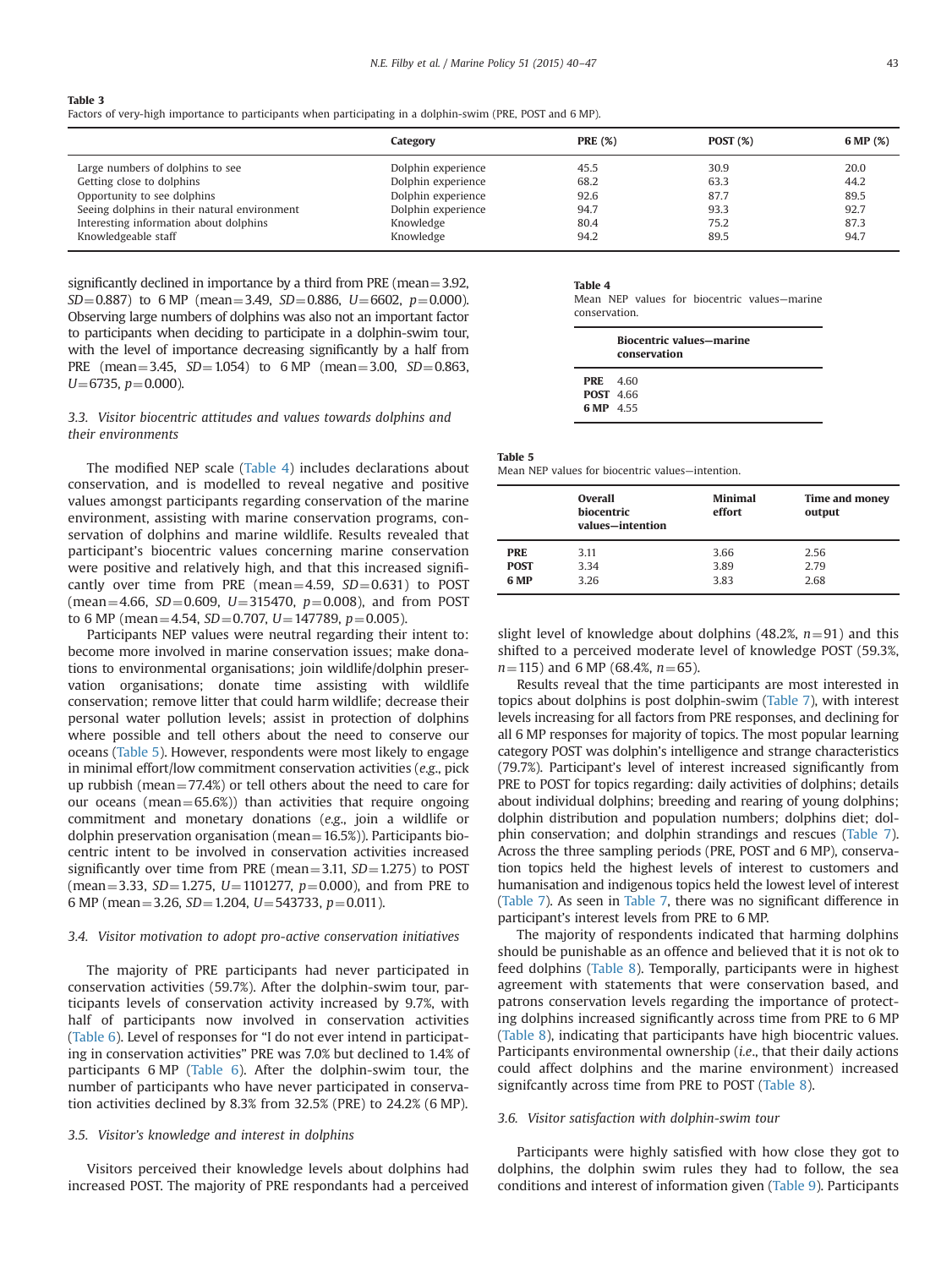#### <span id="page-4-0"></span>Table 6

Participant's current state of conservation activity.

|                                                                                              | <b>PRE</b> (%) | PRE(n) | 6 MP (%) | 6 MP(n) |
|----------------------------------------------------------------------------------------------|----------------|--------|----------|---------|
| I am already involved in conservation activities                                             | 40.3           | 52     | 50.0     | 36      |
| I will get involved in conservation activities                                               | 3.9            |        | 2.7      |         |
| I have been thinking about participating in conservation activities for less than six months | 14.7           | 19     | 4.2      |         |
| I have been thinking about participating in conservation activities for more than six months | 34.1           | 44     | 41.7     | 30      |
| I do not ever intend in participating in conservation activities                             | 7.0            |        | 1.4      |         |

#### Table 7

Participants level of interest (very-highly interested) for topics about dolphins (PRE, POST and 6 MP tour).

|                                                   | Category     | <b>PRE</b> (%) | <b>PRE-POST</b> | POST (%) | <b>POST-6 MP</b> | 6 MP (%) | <b>PRE-6 MP</b> |
|---------------------------------------------------|--------------|----------------|-----------------|----------|------------------|----------|-----------------|
| Daily activities of dolphins                      | General      | 48.4           |                 | 63.1     |                  | 52.1     |                 |
| Details about individual dolphins                 | General      | 50.0           |                 | 59.9     |                  | 52.2     |                 |
| Dolphins intelligence and strange characteristics | General      | 73.1           |                 | 79.7     |                  | 71.3     |                 |
| Breeding/rearing of young dolphins                | General      | 50.0           |                 | 63.1     |                  | 56.4     |                 |
| Dolphin distribution and populations numbers      | General      | 46.7           |                 | 66.3     |                  | 57.5     |                 |
| Dolphins diet                                     | General      | 36.6           |                 | 50.3     |                  | 47.8     |                 |
| Dolphin social habits                             | General      | 66.7           |                 | 74.9     |                  | 73.4     |                 |
| Dolphins relationships with other species         | General      | 66.1           |                 | 74.3     |                  | 70.2     |                 |
| Dolphins importance in the ecosystem              | General      | 62.3           |                 | 74.8     |                  | 65.9     |                 |
| Marine environment conservation                   | Conservation | 63.5           |                 | 70.6     |                  | 71.3     |                 |
| Dolphin conservation                              | Conservation | 62.9           |                 | 74.4     |                  | 69.1     |                 |
| Dolphin stranding's and rescues                   | Conservation | 49.5           |                 | 62.6     |                  | 58.5     |                 |
| Dolphin features that are similar to humans       | Humanisation | 52.7           |                 | 65.2     |                  | 50.0     |                 |
| Dolphins interactions with aboriginals            | Indigenous   | 39.3           |                 | 47.5     |                  | 43.6     |                 |

\* Statistically significantly different at  $p < 0.05$ .

#### Table 8

Participants biocentric values (or levels of knowledge) (agree-strongly agree) regarding dolphins (PRE, POST and 6 MP tour).

|                                                                 | Category               | <b>PRE</b> (%) | <b>PRE-POST</b> | POST (%) | <b>POST-6 MP</b> | 6 MP (%) | PRE-6 MP |
|-----------------------------------------------------------------|------------------------|----------------|-----------------|----------|------------------|----------|----------|
| It's ok to keep dolphins in captivity                           | Utilisation for people | 14.5           |                 | 13.0     | $\Omega$         | 11.7     |          |
| It's ok to feed dolphins                                        | Utilisation            | 19.3           | 工作              | 9.2      | $\Omega$         | 9.5      |          |
| It's ok to swim with dolphins                                   | Utilisation            | 76.4           |                 | 79.5     | $\Omega$         | 79.8     |          |
| Dolphins are an important resource to Australia                 | Utilisation            | 83.9           |                 | 89.7     | $\Omega$         | 89.4     |          |
| Dolphins are more special than other wild animals               | Humanisation           | 18.3           | $\Omega$        | 18.4     |                  | 22.3     |          |
| Dolphins have feelings                                          | Humanisation           | 84.9           |                 | 89.7     |                  | 90.4     |          |
| Dolphins have thoughts                                          | Humanisation           | 85.4           |                 | 87.6     |                  | 92.6     |          |
| Dolphins are intelligent                                        | Humanisation           | 97.9           | $\Omega$        | 97.3     |                  | 98.9     |          |
| Harming dolphins should be punishable as an offence             | Protection             | 89.3           | $\Omega$        | 88.7     |                  | 92.5     |          |
| My daily actions affect dolphins                                | Ownership              | 45.7           |                 | 51.9     |                  | 64.9     |          |
| My daily actions affect the marine environment                  | Ownership              | 67.6           |                 | 65.4     |                  | 73.4     |          |
| Dolphins are affected by events that occur in land environments | Conservation           | 91.4           |                 | 94.6     |                  | 95.8     |          |
| It's important to protect dolphins                              | Conservation           | 95.2           |                 | 97.8     | $\Omega$         | 96.8     |          |
| It's important to protect the marine environment                | Conservation           | 96.7           |                 | 99.5     | $\Omega$         | 99.0     |          |

\* Statistically significantly different at  $p < 0.05$ .

were not satisfed with information on how to help conserve dolphins and their environment, or the amount of time they swam with dolphins ([Table 9](#page-5-0)).

## 3.7. Compliance

During period 1, there were 104 surveys conducted on-board tour vessels, resulting in 59 independent dolphin sightings. Mean tour duration was 3 h and 17 min ( $SE = 4.413$ ). During period 2, 178 surveys were conducted, resulting in 104 dolphin sightings. Mean tour duration was 3 h and 22 min ( $SE = 1.612$ ). Sighting success rate was 58.0% and 46.6%, respectively, for periods 1 and 2. During period 1, the total time dolphins were within 300 m of tour vessels was 25 h and 38 min (mean=22 min 8 s) compared to 46 h and 6 min (mean  $=$  26 min 35 s) for period 2. Of the 8 conditions assessed across 1998–2013, tour operators demonstrated satisfactory compliance to only 2 of the conditions (number of swimmers and education, [Fig. 2](#page-5-0)).

#### 4. Discussion

## 4.1. General discussion

A non-compliant dolphin-swim industry that does not satisfy the tourist expectation, could negatively deteriorate the experience, impact future sustainability and decrease future business potential. In PPB, the top three motivators to participate in a dolphin-swim tour for tourists were observing dolphins in their natural environment, opportunity to see dolphins and knowledgeable staff. Observing large numbers of dolphins and getting close to dolphins ranked the lowest motivator for participants to commit to a dolphin-swim tour. Furthermore, participants continued to assign decreasing value to these two factors across time, indicating that they are not important features in a tour from the perception of the participants. Indeed, across time, the majority of participants were highly satisfied with the proximity of the tour vessel to dolphins during the tour, reinforcing the fact that geographical proximity of dolphins to tourists is not important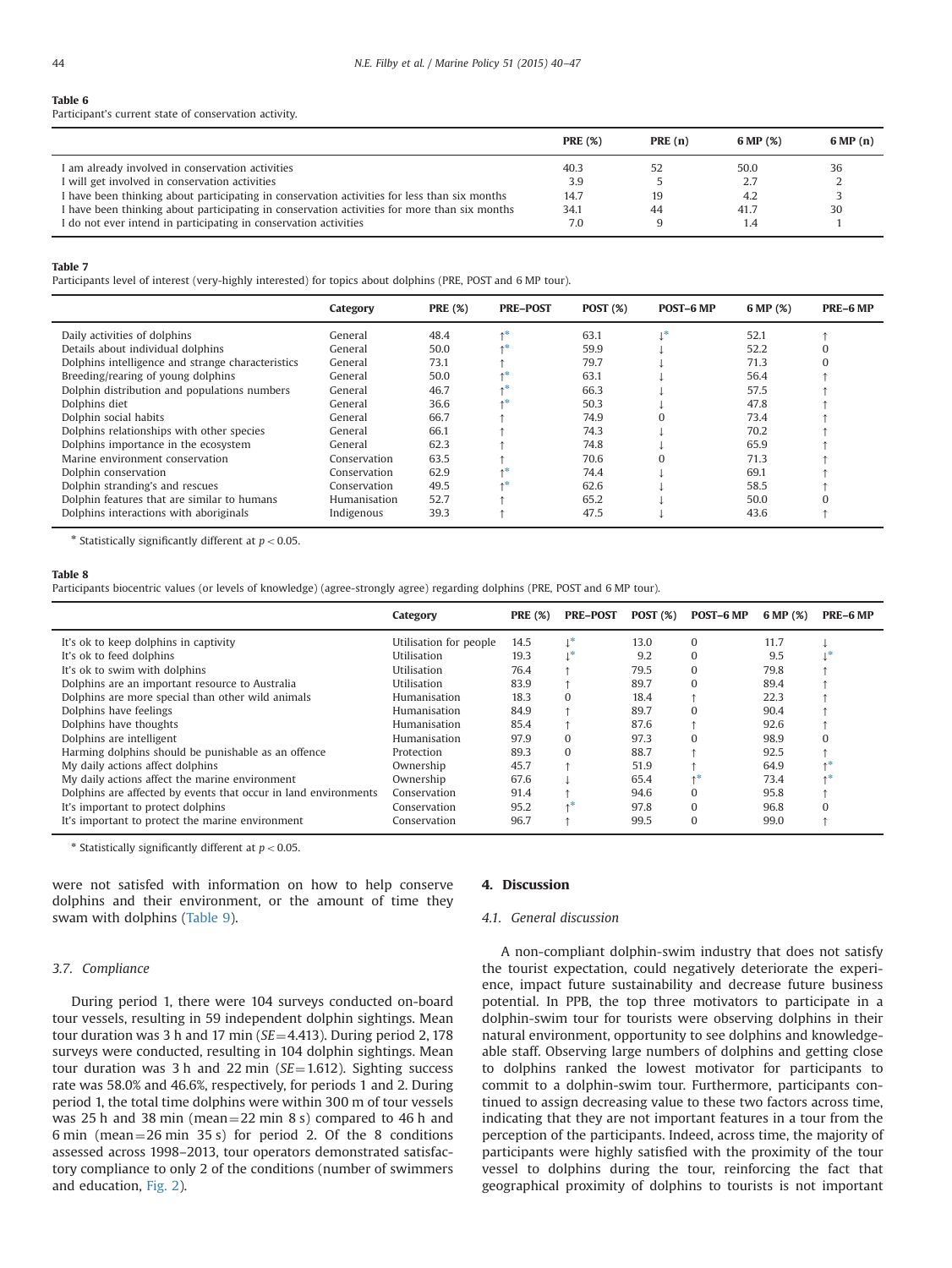#### <span id="page-5-0"></span>Table 9

Participants level of satisfaction (very-highly satisfied) with various aspects of their dolphin-swim (POST and 6 MP tour).

|                                                          | Category          | <b>POST</b> | <b>POST-6 MP</b> | <b>6 MP</b> |
|----------------------------------------------------------|-------------------|-------------|------------------|-------------|
| Number of dolphins I saw                                 | Dolphin           | 66.5        |                  | 63.1        |
| How close I could get to dolphins                        | Dolphin           | 63.8        |                  | 63.1        |
| Health of dolphins                                       | Dolphin           | 73.8        |                  | 76.9        |
| Natural behaviour of dolphins                            | Dolphin           | 72.3        |                  | 70.5        |
| Amount of time I spent watching dolphins                 | Dolphin-time      | 57.6        |                  | 58.9        |
| Amount of time I swam with dolphins                      | Dolphin-time      | 44.0        |                  | 40.0        |
| How closely you observed the dolphins                    | Dolphin-proximity | 63.3        |                  | 64.2        |
| Amount of watercraft in area                             | Experience        | 63.9        |                  | 61.0        |
| Number of people in the water                            | Experience        | 71.2        |                  | 66.4        |
| Space available on boat for visitors                     | Experience        | 76.9        |                  | 81.1        |
| Sea conditions during tour                               | Experience        | 82.2        |                  | 85.3        |
| Dolphin-swim rules I had to follow                       | Rules             | 80.6        |                  | 83.2        |
| Interest of information given                            | Knowledge         | 80.1        |                  | 85.2        |
| Information on how to help conserve dolphins             | Knowledge         | 46.6        |                  | 60.0        |
| Information on how to help conserve dolphins environment | Knowledge         | 46.6        |                  | 61.0        |
| Overall satisfaction                                     | General           | 83.8        |                  | 83.1        |



Fig. 2. Compliance rates to conditions stipulated in the Wildlife (Marine Mammal) Regulations for dolphin-swims in Port Phillip Bay Victoria, across 436 surveys, 1998-2013. \*1 [27] \*2 [28] \*3 C.S. personal observations.

for participant's satisfaction, and that non-compliance by tour operators to this condition is not constructive for business.

Development of simpler regulations and stricter conditions did not motivate tour operations to improve compliance. However, participants were satisfied with the dolphin-swim rules they had to follow. Previous research indicates that participants want guidance and are likely to comply with rules and regulations once explained, because tourists do not want their actions to impose disturbance on targeted wildlife [\[41,42\].](#page-7-0) For example, Ballantyne et al. [\[17\]](#page-7-0) found that when whale watching participants were aware that they had to abide by regulations in order to minimise impacts on the whales, the experience was made even more special for tourists. The Wildlife (Marine Mammal) Regulations [\[38\]](#page-7-0) restricts approach type, the number of swims a tour operator can attempt per trip, and does not permit tourists to swim with calves. However, tour operators fail to comply with these conditions and consequently, from 1998 to 2013 there has been an increase in dolphin's avoidance to tour vessels  $[43]$ . This potentially could result in a decrease in the amount of time tourists observe dolphins under the water, ensuing in decreased customer satisfaction. Presently, less than 50% of participants were satisfied with the amount of time they swam with dolphins, however, customers indicated that they were happy to follow dolphin-swim rules. Thus, it is recommended that tour guides explain why regulations are in place in order to increase customer satisfaction and encourage business growth. To facilitate compliance (e.g., do not swim with a calf; only 5 approaches per dolphin group per tour) tourists should be advised that the intent of the regulations is to reduce disturbance to the dolphins. By explaining regulations to customers prior to the dolphin-swim, participant's expectations will be managed, reducing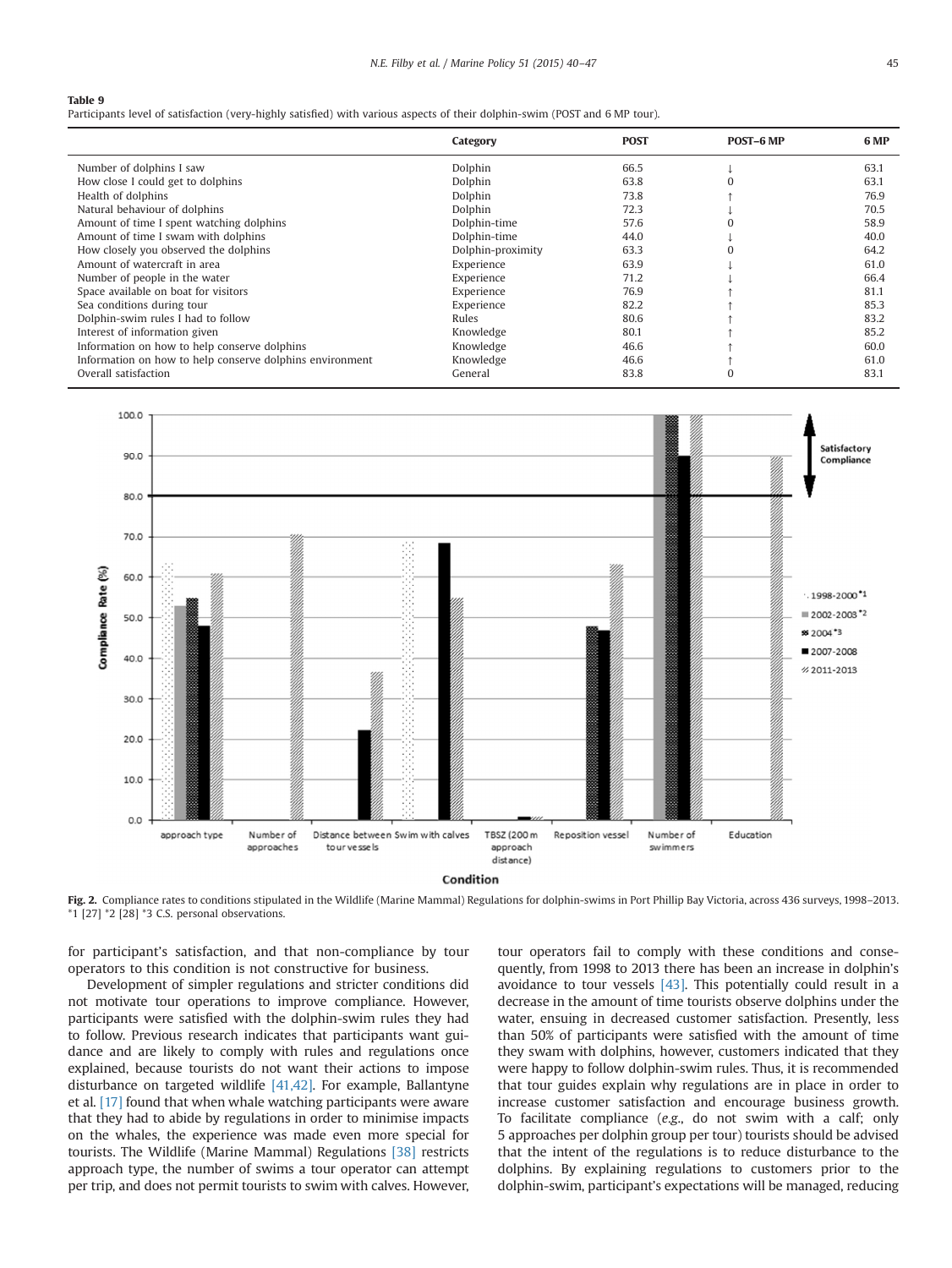disappointment and increasing customer satisfaction. Furthermore, this will remove pressure from tour operators to breach regulations.

The small population size of the dolphins in PPB, increased number of tourists in the peak summer season, co-operative sighting strategies amongst tour operators, tour vessels alternating swimmers to interact with a single dolphin group and the lack of enforcement in southern PPB, has meant that frequently there are high concentrations (up to 10 vessels per group of dolphins) of traffic (tour and recreational vessels) around dolphin groups. This crowding creates a competitive scenario amongst tour operators for access to dolphins, triggering non-compliance to the prescribed minimum distances between tour vessels. The results presented indicate low customer satisfaction to number of boats around dolphins and implied participants experienced perceived crowding. Bell [\[44\]](#page-7-0) reported that number of boats had a significant impact on the quality of visitor experience for visitors to Molokini Shoal Marine Life Conservation District, Hawaii, with two-thirds of respondents feeling crowded and 80% supporting management interventions that would limit the number of boats in the area. Therefore, satisfactory compliance is not only important to mitigate the effects of tourism on the targeted species but can also improve customer satisfaction that in turn, could provide economic growth via repeat business, word of mouth recommendations, and positive reviews through marketing websites (e.g., trip advisor).

Across time, participants valued knowledgeable staff and this remained a consistently important feature to patrons when deciding on participating in a tour. These results reinforce that education is wanted by participants, that they expect interpretation as part of their tour, and indicates that tour leaders are central to the tourist experience. However, tourists were only moderately satisfied with information they received on conserving dolphins and their environment. Importantly, for management, what tourists want (education) is not going to be an expensive outlay for tour operators and could be used as a vehicle to trigger positive action by tourists (e.g., join a dolphin/conservation group, or a dolphin stranding/rescue group) post dolphin-swim trip to encourage pro-conservative behaviours. This study also identified that the optimal time to conduct educational activities is after the dolphin-swim, as participants are most interested in different topics about dolphins and their environment at this time. These results concur with Ballantyne et al. [\[17\],](#page-7-0) Hrycik and Forestell [\[22\],](#page-7-0) and Lück [\[15\]](#page-7-0) who found that during the "post-contact" phrase, whale-watching participants were most receptive to information on biology and conservation of cetaceans, were more likely seek further information and reconsider global environmental threats.

The lack of information provided to dolphin-swim participants affects the conservation potential of this industry  $[6]$ . The majority of PRE respondents had a slight perceived level of knowledge about dolphins and this increased to a moderate level for the majority of POST and 6 MP participants, indicating that participants perceived increase in knowledge levels lasts across time and is not superficial. Participants felt that they gained knowledge onboard the dolphin-swim tours, indicating that tours can be an effective way to educate people and raise their biocentric levels; although there is the potential for further increase here. Dolphinswim tours can be a good vehicle for education, as demonstrated by the significant decrease across time in participant's level of agreement to the statement 'it is OK to feed dolphins'. However, despite being ranked (PRE) as the second (knowledgeable staff) and fourth (interesting information), most important aspects of the tour service, a number of POST participants were dissatisfied with information provided on dolphin-swim tours in PPB. Although participants in this study were educated (over 60% tertiary qualified), their initial level of knowledge about dolphins was low  $(50\% =$  none or slight), indicating that in order for

interpretation to be successful in promoting marine conservation ideals, tour operators in PPB need to provide basic information on the fundamentals of dolphin ecology and their marine habitat issues.

There was a 20% increase in the number of participants from PRE to POST and 6 MP who realised that their daily activities can affect dolphins, indicating that tour participation has made them more aware of the consequences of their actions. Furthermore, participant's biocentric values concerning marine conservation are positive and increase significantly across time. Therefore, it can be surmised that tours can be a vector for promoting proenvironmental beliefs. However, although the majority of participants had biocentric values, they were not members of environmental organisations and failed to demonstrate pro-conservative actions, revealing that positive biocentric values do not necessarily transcend to actions. Dolphin-swim participants were unwilling to outlay time, high levels of effort or finances to help conserve dolphins and their environment. However, participants were more likely to take conservation actions that require minimal amounts of time or effort (i.e., remove litter that could harm wildlife). When participants perceive that their actions could have a direct impact on the environment, they have a higher intent to take action to help. Participant's commitment to biocentric action is dependent on the level of investment required, with minimal effort activities (e.g., communicate to others about the need to conserve the marine environment) being the most likely actions to occur.

A limitation of this study was that less than 1% of participants completed all three questionnaires. Furthermore, the response rate was exceptionally low  $(< 6\%)$ , indicating a positively biased data set, as people who are already biocentric are more likely to participate. Previous research examining the human dimensions of marine wildlife tourism via questionnaires received response rates in the range of 54–76% [\[11,15,18,35,45\]](#page-7-0). The aforementioned studies all distributed their questionnaires in person, and therefore the lower response rate received herein is likely due to the fact questionnaires were distributed online, whereby participants have no personal contact with the researcher and therefore, may feel less obliged to participate. Thus, it is recommended that future social science research, that collects data via questionnaires, be distributed in person to achieve a higher response rate and less biased sample. Alternatively, to increase participation rates, incentives such as price reductions on tour bookings, partial refunds or discounts on future tours could be offered.

Other recommendations that the authors suggest be implemented to increase participant's biocentric and satisfaction levels, improve the sustainability of the dolphin-swim industry in PPB and increase economic growth include: (1) tour operators incorporate topics of interest to participants (as detailed in results, [Section 3.5](#page-3-0)) into the on-board interpretation; (2) tour operators target activities in their interpretation that participants have shown interest and intent in doing (detailed in results, [Section](#page-3-0) [3.3](#page-3-0)); (3) interpretative material to be scheduled at specific times of the tour, (e.g., explain regulations prior to the dolphin-swim and deliver conservation information after dolphin encounters); and (4) initiate compulsory annual training programs, that are delivered by the managing body to staff of tour companies. Training should aim to raise staff's awareness of all regulations and what interpretation needs to be provided on the tour. Training should incorporate information on the biology and conservation of the targeted species, and actions that participants can take to become involved in conservation activities (e.g., brochures and websites participants could visit). By developing a structured, comprehensive interpretation program, with input from researchers, stakeholders, and the governing body for the industry, tour operators have the opportunity to increase customer satisfaction levels by meeting their need and expectation for knowledge during